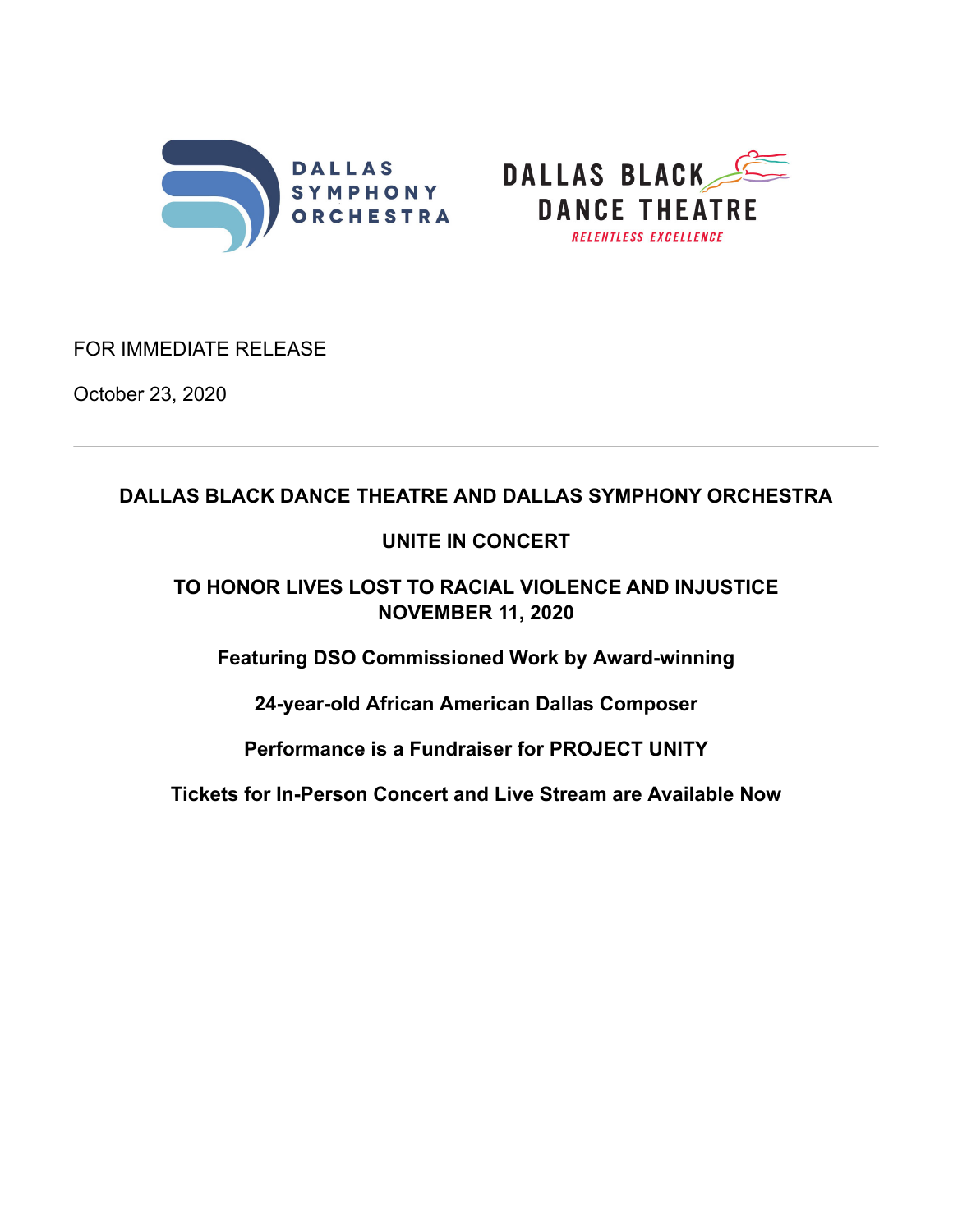

*Dallas Black Dance Theatre photograph by Amitava Sarkar.*

Dallas, Texas – **Dallas Black Dance Theatre** and the **Dallas Symphony Orchestra** are uniting for a concert to support **Project Unity** on November 11, 2020. This event will honor those who have lost their lives to racial violence and injustice – most recently, **George Floyd, Ahmaud Arbery, Breonna Taylor**, Dallas's **Botham Jean,** and Fort Worth's **Atatiana Jefferson**. Featured during the evening will be the world premiere of a DSO commissioned work by award-winning 24-year-old African American composer **Quinn Mason** of Dallas. The Unity Concert will be streamed live from the Morton H. Meyerson Symphony Center, 2301 Flora St, Dallas, TX 75201, at 7:30 pm. In-person concert tickets are \$50, and live stream tickets are \$25.

Project Unity, founded by **Pastor Richie Butler** of St. Luke "Community" United Methodist Church, works to unify Dallas by implementing community-building programs to help heal race relationships between law enforcement and Dallas citizens, as well as other community programs. "The recent events have left us hurting as a community with deep wounds that have been re-opened," said Pastor Richie Butler. "It is in these times that we look to each other to make real change that is more than words on a page. Project Unity's mission is to bring the community together and to listen to everyone. With the Dallas Symphony and Dallas Black Dance Theatre, we will gather to do just that."

The featured highlight of the night will be the world premiere of the Dallas Symphony Orchestra newly commissioned work "Reflection on a Memorial" by award-winning 24-yearold Dallas composer **Quinn Mason**. The Texas Monthly magazine describes Mason as one of the most sought-after young composers in the country, who may be "classical music's next superstar." The Dallas native attended TCU and SMU where he excelled in musicspecific classes.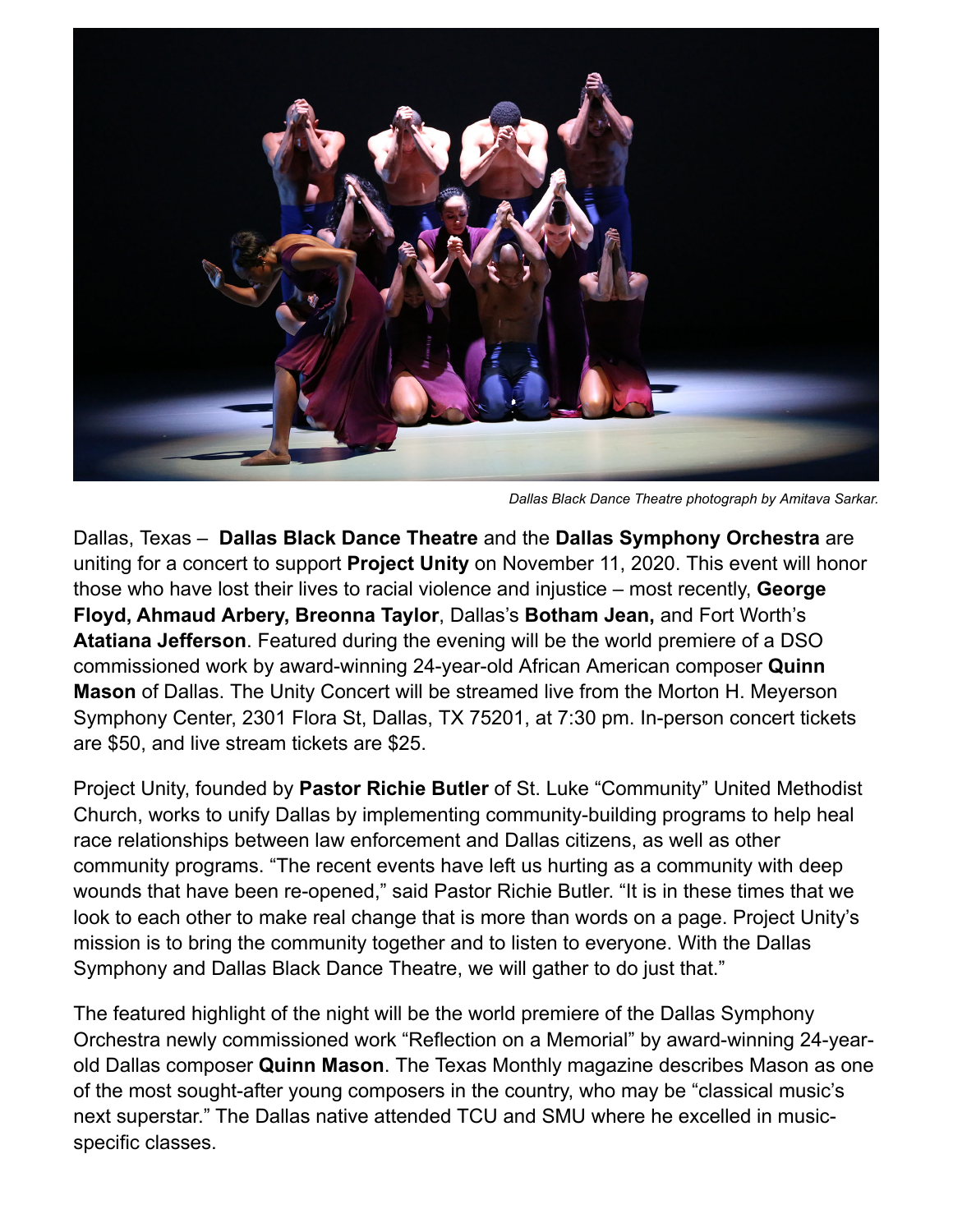Dallas Black Dance Theatre will perform an emotionally moving male trio, *Evidence of Souls Not Seen,* and an ensemble of DBDT dancers will perform an excerpt from the delicate and thoughtful *Etudes and Elegy*. Both ballets are a beautiful requiem that express mourning the deaths of those we hold close to our hearts. The Dallas Symphony Orchestra will accompany both works with music by Elgar, Mahler, and Chopin.

"After the nation witnessed the horrific death of George Floyd beneath the knee of a Minneapolis police officer, numerous corporations and organizations came out with written statements about Black Lives Matter. Dallas Black Dance Theatre and the Dallas Symphony Orchestra decided to pool our creative talents to unite the Dallas community in a concert that pays tribute to the senseless loss of Black lives to racial violence and injustice," explained **Zenetta S. Drew**, Executive Director of Dallas Black Dance Theatre.

The DSO will perform works by Black composers Adolphus Hailstork, Florence Price, and William Grant Still. Conductor Lawrence Loh will lead the DSO with soloists Michelle Bradley, soprano, and Reginald Smith, Jr., baritone. Both singers have appeared in performances at The Metropolitan Opera in recent seasons. They will perform a selection of vocal works to include spiritual and gospel arrangements.

"The events of recent months have been devastating and painful. We have reflected on how we as an organization can respond, and, with the magnitude of the crisis, we have more questions than answers," said **Kim Noltemy**, Ross Perot President & CEO of the Dallas Symphony Orchestra. "This concert will use music to unite and heal and to pay tribute to those who lost their lives and deserve to be honored on a national level."

The concert will also feature speakers Dallas City Councilperson Tennell Atkins; Richie Butler, Founder of Project Unity; Zenetta Drew, Executive Director of Dallas Black Dance Theatre; and Kim Noltemy, President & CEO of the Dallas Symphony Orchestra.

Members of the Dallas Symphony's Young Strings program, a 28-year old education initiative designed to increase diversity in America's orchestras, will also perform.

## **UNITY CONCERT DETAILS**

Wednesday, November 11, 2020

7:30 pm CST/ 8:30 pm EST

Morton H. Meyerson Symphony Center

2301 Flora St, Dallas, TX 75201

In-person concert tickets are \$50 and live stream tickets are \$25.

For more details visit [www.DBDT.com](http://www.dbdt.com/) or [www.mydso.com.](http://www.mydso.com/)

### **2020-2021 | DBDT Season Sponsors**

Legacy Sponsor: Simmons Sisters Fund at Texas Women's Foundation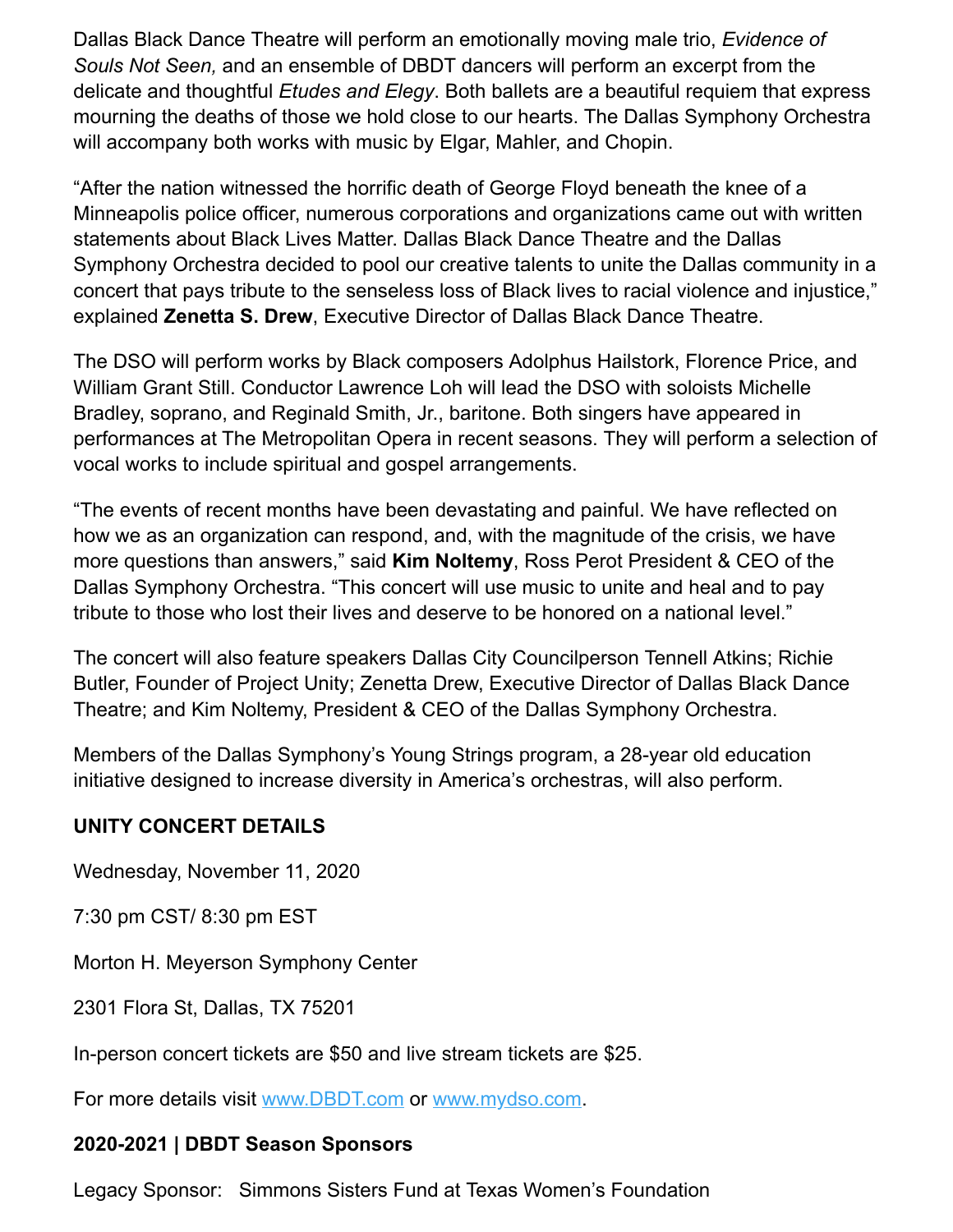Season Sponsors:  Office of Arts and Culture – City of Dallas, Texas Instruments, NBC 5*, Texas Metro News, The Dallas Morning News*, NorthPark Center, TACA*,* American Airlines, The Shubert Foundation Inc., DART, and *The Dallas Weekly.*

# **2020 – 2021 | DBDT Season Supporters**

Texas Commission on the Arts, National Endowment for the Arts, Lexus, *Elite News, FYI-50+, The Dallas Examiner, The Dallas Post Tribune,* OverseeMyIT, *Trendy Africa,* and *Arts+Culture*.

# *ABOUT DALLAS BLACK DANCE THEATRE: Dallas Black Dance Theatre is an*

*internationally recognized professional dance company that engages the cross-cultural community through contemporary modern dance presented from the African American experience. The National Endowment for the Arts designated the 44-year-old company as an American Masterpiece Touring Artist in 2008. The company also received the Texas Medal of Arts Award for Arts Education in 2017. As Dallas' oldest and largest professional dance company, DBDT ranks as the 10th largest minority arts organization in America and the fourth largest black dance company in the nation.*

*Founded in 1976 by Ann Williams, Dallas Black Dance Theatre's mission is to create and produce contemporary modern dance at its highest level of artistic excellence through performances and educational programs that bridge cultures and reach diverse communities.*

*ABOUT DALLAS SYMPHONY ORCHESTRA: The Dallas Symphony Orchestra, under the leadership of Music Director Fabio Luisi presents the finest in orchestral music at the Morton H. Meyerson Symphony Center, regarded as one of the world's premier concert halls. As the largest performing arts organization in the Southwest, the DSO is committed to inspiring the broadest possible audience with distinctive classical programs, inventive pops concerts and innovative multi-media presentations. In fulfilling its commitment to the community, the orchestra reaches more than 243,000 adults and children through performances, educational programs and community outreach initiatives annually. The DSO's involvement with the City of Dallas and the surrounding region includes an awardwinning multi-faceted educational program, community projects, popular parks concerts and youth programming.*

## **Media Contacts:**

Ramona Logan | Dallas Black Dance Theatre

[r.logan@dbdt.com](mailto:r.logan@dbdt.com) | 214.882.2451

Denise McGovern | Dallas Symphony Orchestra

[d.mcgovern@dalsym.com](mailto:d.mcgovern@dalsym.com) | 214.718.7094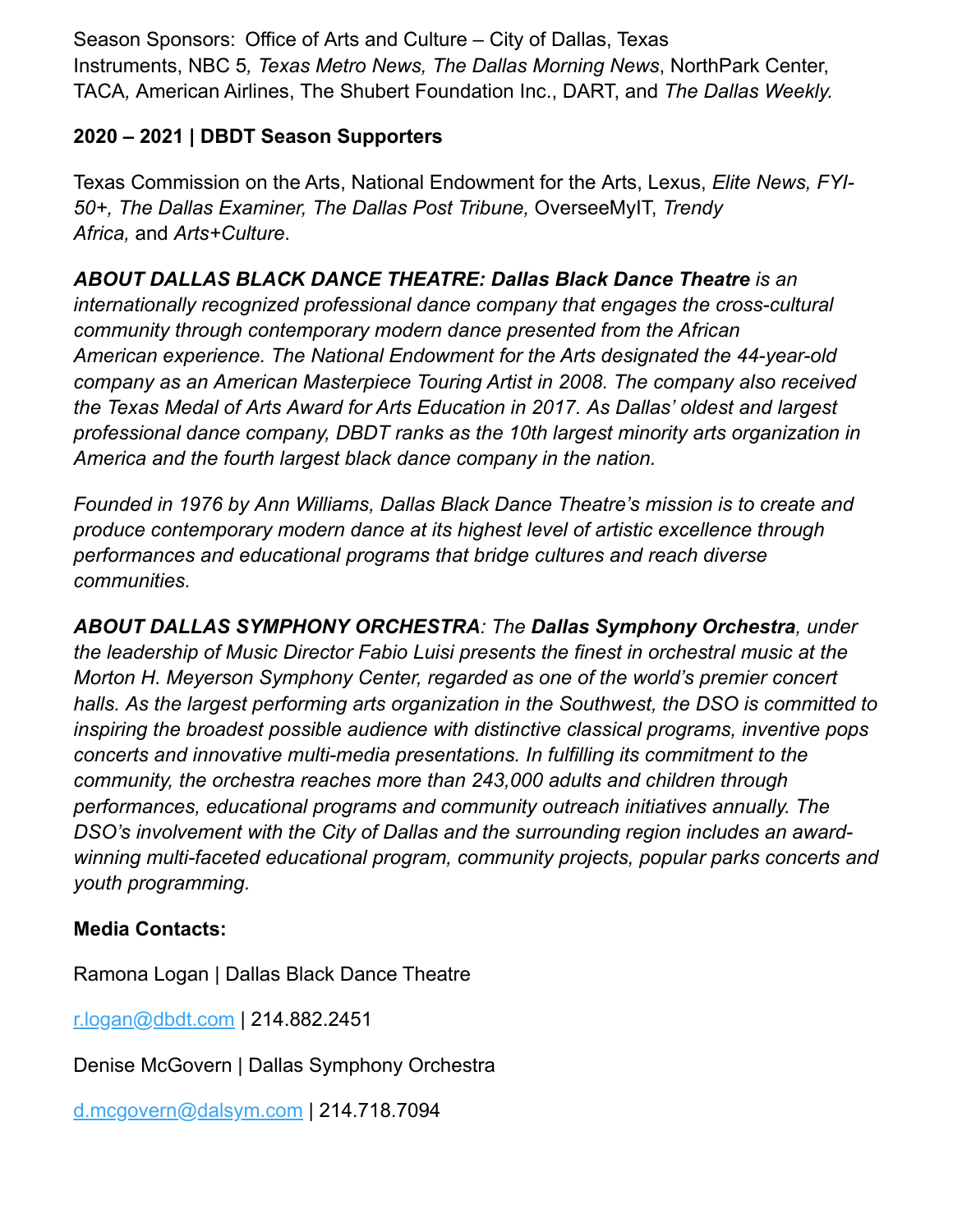

*Gospel Goes Classical 2019 – Project Unity and the Dallas Symphony Orchestra. Photograph courtesy of Dallas Symphony Orchestra.*